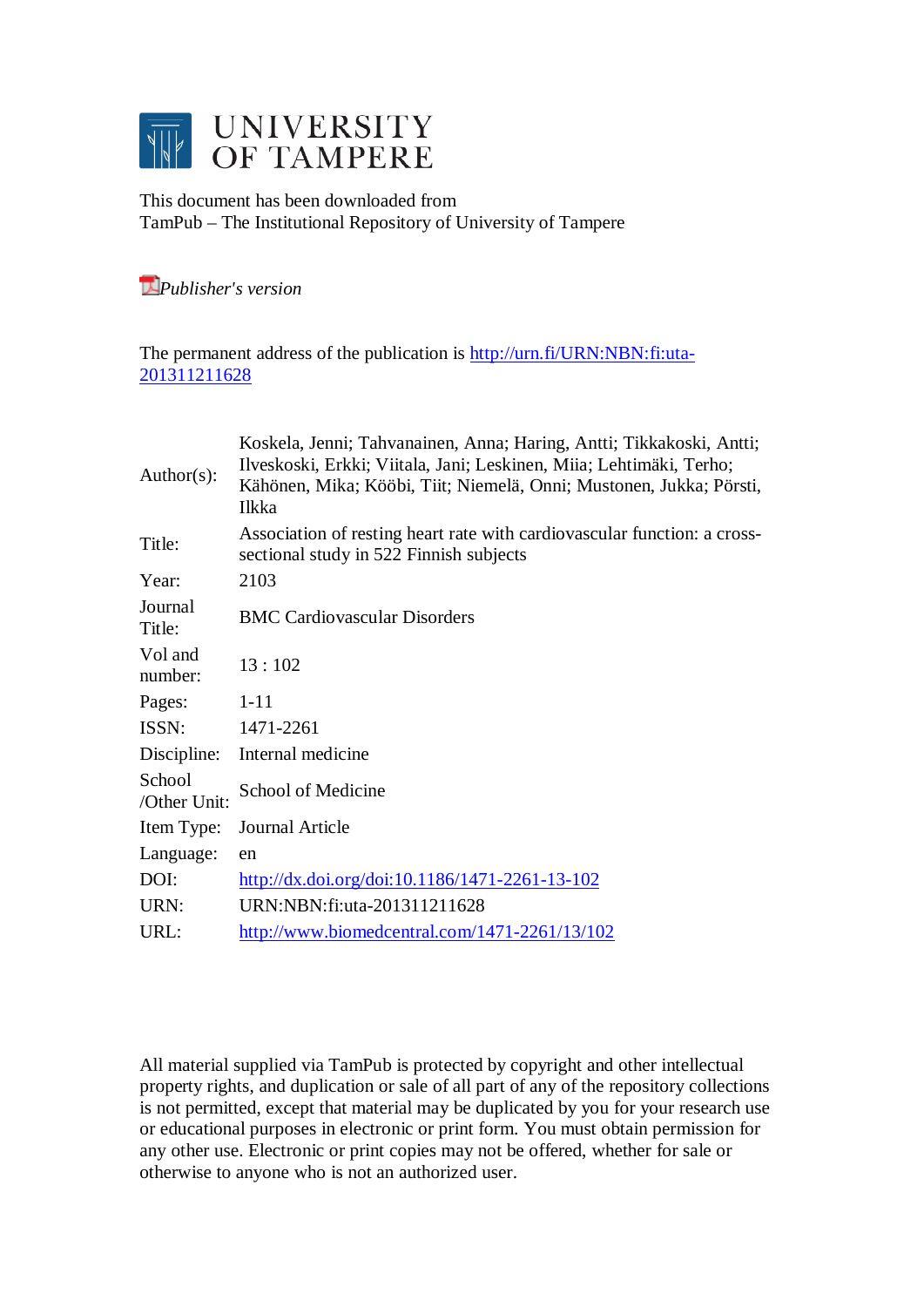



# Association of resting heart rate with cardiovascular function: a cross-sectional study in 522 Finnish subjects

Jenni K Koskela<sup>1\*</sup>, Anna Tahvanainen<sup>1</sup>, Antti Haring<sup>2</sup>, Antti J Tikkakoski<sup>1</sup>, Erkki Ilveskoski<sup>3</sup>, Jani Viitala<sup>1</sup> , Miia H Leskinen<sup>1</sup>, Terho Lehtimäki<sup>4,5</sup>, Mika AP Kähönen<sup>6,7</sup>, Tiit Kööbi<sup>7</sup>, Onni Niemelä<sup>8</sup>, Jukka T Mustonen<sup>1,9</sup> and Ilkka H Pörsti $^{1,9}$ 

# Abstract

Background: High resting heart rate (HR) is associated with increased cardiovascular risk in general populations, possibly due to elevated blood pressure (BP) or sympathetic over-activity. We studied the association of resting HR with cardiovascular function, and examined whether the hemodynamics remained similar during passive head-up tilt.

Methods: Hemodynamics were recorded using whole-body impedance cardiography and continuous radial pulse wave analysis in 522 subjects (age 20–72 years, 261 males) without medication influencing HR or BP, or diagnosed diabetes, coronary artery, renal, peripheral arterial, or cerebrovascular disease. Correlations were calculated, and results analysed according to resting HR tertiles.

Results: Higher resting HR was associated with elevated systolic and diastolic BP, lower stroke volume but higher cardiac output and work, and lower systemic vascular resistance, both supine and upright (p < 0.05 for all). Subjects with higher HR also showed lower supine and upright aortic pulse pressure and augmentation index, and increased resting pulse wave velocity (p < 0.001). Upright stroke volume decreased less in subjects with highest resting HR (p < 0.05), and cardiac output decreased less in subjects with lowest resting HR (p < 0.009), but clear hemodynamic differences between the tertiles persisted both supine and upright.

**Conclusions:** Supine and upright hemodynamic profile associated with higher resting HR is characterized by higher cardiac output and lower systemic vascular resistance. Higher resting HR was associated with reduced central wave reflection, in spite of elevated BP and arterial stiffness. The increased cardiac workload, higher BP and arterial stiffness, may explain why higher HR is associated with less favourable prognosis in populations.

Trial registration: ClinicalTrials.gov, [NCT01742702](http://www.clinicaltrials.gov/ct2/results?term=NCT01742702&Search=Search)

Keywords: Arterial stiffness, Cardiac output, Heart rate, Head-up tilt, Systemic vascular resistance

# Background

Measurement of heart rate (HR) is an easily available cardiovascular phenotype in clinical practice. Increased resting HR is associated with higher cardiovascular mortality and morbidity in general populations [\[1](#page-10-0)-[5\]](#page-10-0), even when other cardiac risk factors are taken into consideration [\[2,4,5](#page-10-0)]. Higher HR is also a risk factor for elevated

<sup>1</sup>School of Medicine, Department of Internal Medicine, University of Tampere, Tampere FIN-33014, Finland

blood pressure (BP) in both children and adolescents [[6\]](#page-10-0). Moreover, many studies have reported that HR is associated with atherosclerosis and elevated risk of adverse cardiovascular events [\[1,7](#page-10-0)-[9\]](#page-10-0). However, the results concerning possible benefits of pharmacological HR lowering are inconsistent [[7,10-14](#page-10-0)].

The mechanisms linking elevated HR with cardiovascular pathology and pathophysiology are not well understood. The association has been assumed to be a consequence of sympathetic over-activity [[15,16](#page-10-0)]. In addition, elevated HR and reduced HR variability have



© 2013 Koskela et al.; licensee BioMed Central Ltd. This is an open access article distributed under the terms of the Creative Commons Attribution License [\(http://creativecommons.org/licenses/by/2.0\)](http://creativecommons.org/licenses/by/2.0), which permits unrestricted use, distribution, and reproduction in any medium, provided the original work is properly cited.

<sup>\*</sup> Correspondence: [jenni.k.koskela@uta.fi](mailto:jenni.k.koskela@uta.fi) <sup>1</sup>

Full list of author information is available at the end of the article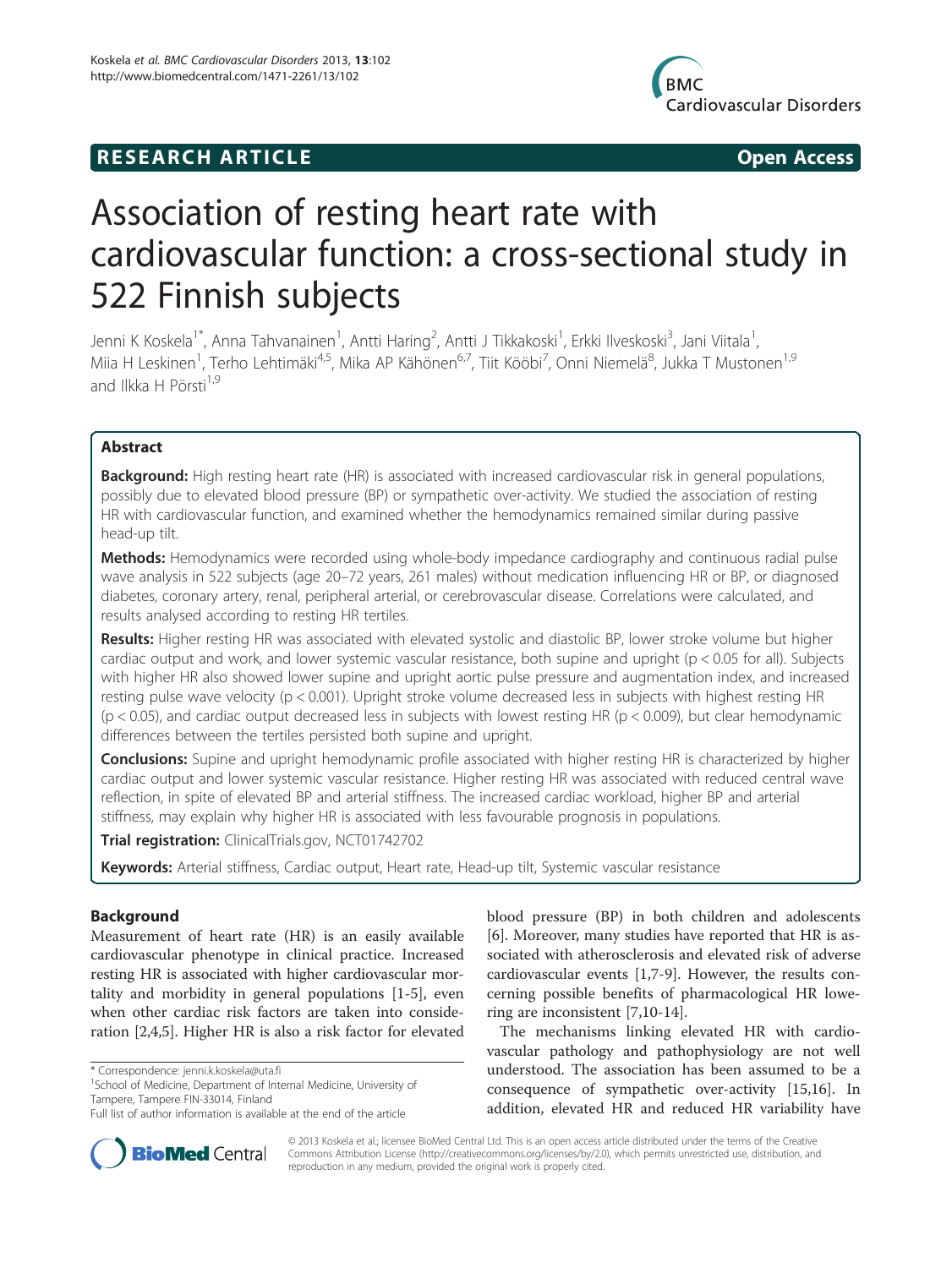<span id="page-2-0"></span>been shown to accelerate atherosclerotic process in coronary arteries through local hemodynamic changes [\[17,18](#page-10-0)]. Higher resting HR has also been associated with increased pulse wave velocity (PWV), i.e. increased arterial stiffness [[19](#page-10-0)-[22\]](#page-10-0). High PWV is a marker of cardiovascular aging and an acknowledged independent risk factor for cardiovascular morbidity [[23](#page-10-0)].

On the other hand, there is a significant negative association between HR and central BP and central wave reflection [[24](#page-10-0)]. Augmentation index (AIx) is commonly measured to evaluate central wave reflection, and higher AIx can result from increased arterial stiffness, older age, short stature, and lower HR [[24\]](#page-10-0). Increased AIx and higher central wave reflection have also been associated with increased cardiovascular risk [\[25](#page-11-0),[26\]](#page-11-0). Although β-blocking agents seem to increase AIx, this class of drugs appears to have a beneficial influence on prognosis in subjects with coronary artery disease, at least after myocardial infarction [[14,24](#page-10-0),[27\]](#page-11-0). In addition to the anti-arrhythmic properties of β-blockers, this may be attributed to improved oxygen delivery due to increased time for coronary flow during prolonged diastole [\[24](#page-10-0),[27\]](#page-11-0).

Taken together, even though higher HR at rest is associated with lower central wave reflection which is considered to be beneficial, it is associated with less favourable prognosis in observational studies [\[2,4,5](#page-10-0)[,25,26](#page-11-0)]. In order to understand the adverse influence of increased HR on prognosis we should identify the underlying hemodynamic differences. Previously, simultaneous analysis of central and peripheral BP, vascular resistance, cardiac function, arterial stiffness and central wave reflection during standard physical challenge has only seldom been performed. The aim of this study was to examine the association of HR with principal hemodynamic variables and their functional responses during head-up tilt in a crosssectional study including 522 subjects without medications directly influencing HR or BP.

# Methods

## Study population

All study subjects participated in an on-going study, in which hemodynamics are noninvasively recorded from voluntary subjects (DYNAMIC-study; Clinical Trials registration number NCT01742702). The ethics committee of the Tampere University Hospital approved the study protocol and patients gave an informed consent, as stipulated in the Declaration of Helsinki. An announcement for the recruitment of subjects was distributed at the University of Tampere, Tampere University Hospital, several occupational health care organizations, Varala Sports Institute, and two announcements were published in a local newspaper. The subjects who responded were successively recruited in the order that they contacted

the research nurse. In November 2012 a total number of 830 subjects had been recruited to the study.

In present investigation, those subjects with a history of coronary artery disease, diabetes mellitus, peripheral arterial or cerebrovascular disease, valvular regurgitation or stenosis, long QT syndrome, chronic renal insufficiency, hemochromatosis, or medication for hypertension were excluded. Also, subjects with regular medication influencing HR or BP were excluded, i.e. subjects using antiarrhythmic agents, long-acting  $\beta_2$ -sympathomimetics, α-adrenoceptor agonists, varenicline, or the weightreducing agent sibutramine.

Altogether 522 subjects (261 males, aged 20 to 72 years) with technically successful hemodynamic recordings were included in the present study. The majority of subjects were without concurrent diseases or medications (for medication details please see Additional file [1](#page-10-0): Table S1). In total 80 of 261 women were on low-dose progesterone (intrauterine device) or combination of oestrogen and progesterone therapy (contraception or hormone replacement therapy). Subjects with the following medical conditions with established and stable drug treatment were included in the study: depression  $(n = 29)$ , allergies or asthma  $(n = 26)$ , dyspepsia  $(n = 15)$ , hypothyroidism (n = 15), hyperlipidaemia (n = 14), musculoskeletal problems  $(n = 10)$ , and epilepsy  $(n = 5)$ . All subjects with thyroid problems were euthyroid clinically and on the basis of laboratory tests. Moreover, mean HR was not statistically different between any medicated versus corresponding unmedicated subgroups of subjects.

All subjects underwent a physical examination performed by a physician, who also documented medical history, lifestyle habits, and cardiovascular risk factors by interview. The amount of smoking was calculated in pack years, and the use of alcohol was evaluated as average consumption of standard drinks (corresponding to 12 grams of absolute alcohol) per week. Physical exercise frequency was interviewed, and was expressed as the number of bouts of physical activity per week that lasted for at least 30 min each time and caused sweating or shortness of breath.

## Laboratory analyses

Venous blood samples were drawn after  $\sim$ 12 hours of fasting. Plasma sodium, potassium, glucose, creatinine, cystatin C, C-reactive protein (CRP), and total, highdensity (HDL) and low-density lipoprotein (LDL) cholesterol concentrations were determined using Cobas Integra 700/800 (F. Hoffmann-LaRoche Ltd, Basel, Switzerland), or Cobas 6000, module c501 (Roche Diagnostics, Basel, Switzerland), and white blood cell count and haematocrit using ADVIA 120 or 2120 analyzers (Bayer Health Care, Tarrytown, NY, USA). Glomerular filtration rate was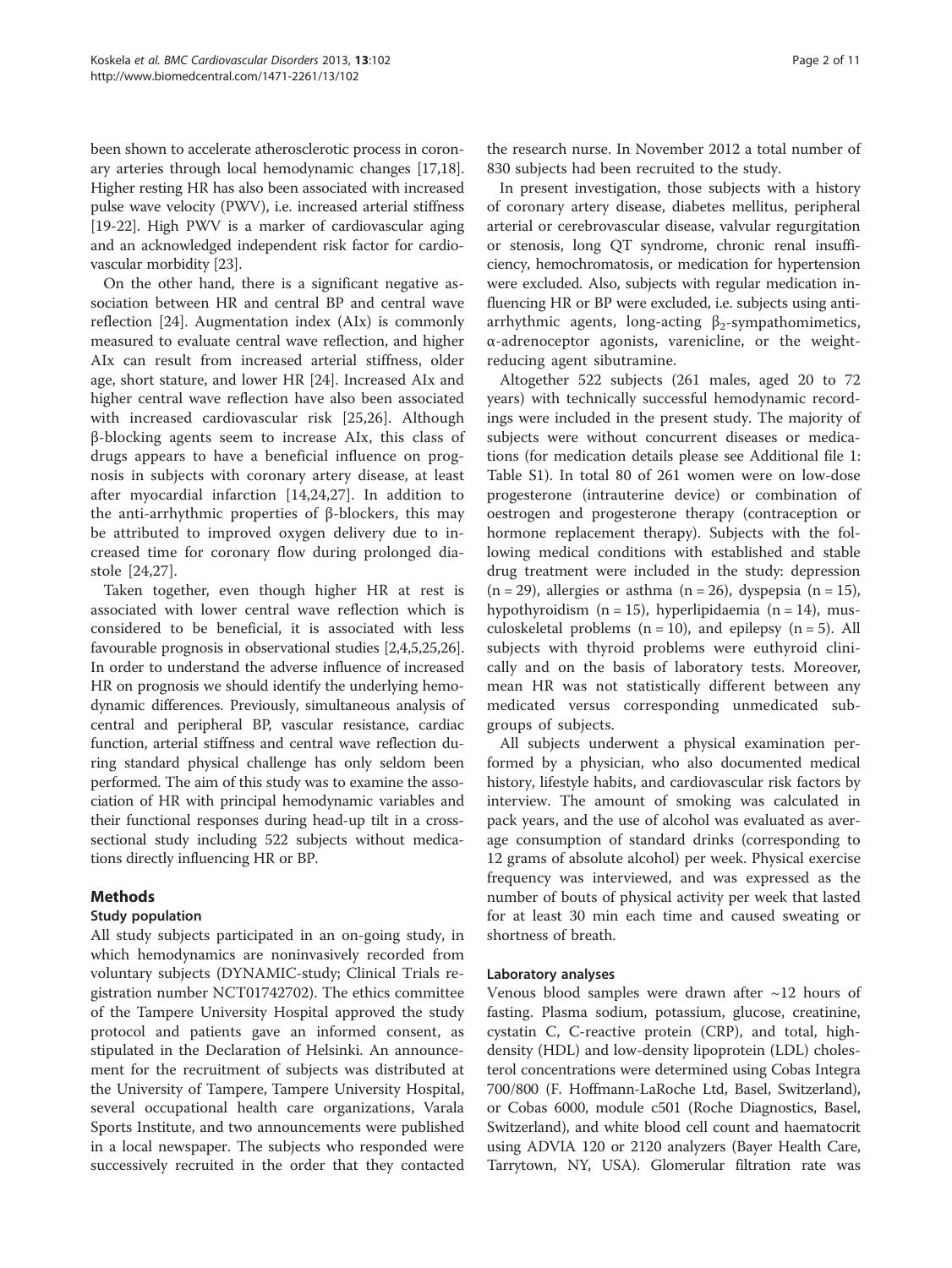<span id="page-3-0"></span>estimated using the Rule formula [[28](#page-11-0)], since the measured creatinine values were within the normal range.

## Hemodynamic measurements

Hemodynamics recordings were carried out in a quiet, temperature-controlled laboratory by a research nurse. The subjects were instructed to refrain from caffeinecontaining products, smoking, and heavy meals for at least 4 h, and from alcohol for at least 24 h prior to the investigation. Before the actual measurement the subjects were resting supine for approximately 10 min, during which period electrodes for impedance cardiography were placed on the body surface, a tonometric sensor for pulse wave analysis was fixed to the left wrist on the radial pulsation, and a brachial cuff for BP calibration was placed to the right upper arm. Then hemodynamic variables were continuously captured in a beat-to-beat fashion for 5 min in supine position and for 5 min during passive head-up tilt to 60 degrees. Mean values of each measured minute of the experiment were calculated and used in statistical analyses.

## Whole-body impedance cardiography

A whole-body impedance cardiography device (CircMon<sup>R</sup>, JR Medical Ltd, Tallinn, Estonia), which records the changes in body electrical impedance during cardiac cycles, was used to determine beat-to-beat HR, stroke index (stroke volume in proportion to body surface area,  $ml/m<sup>2</sup>$ ), cardiac index (cardiac output/body surface area, l/min/m<sup>2</sup>), and PWV (m/s) [[29](#page-11-0)-[31](#page-11-0)]. Left cardiac work index (kg\*m/ min/m<sup>2</sup>) was calculated by formula 0.0143\*(MAP-PAOP)\* cardiac index, which has been derived from the equation published by Gorlin et al. [\[32](#page-11-0)]. MAP is mean radial arterial pressure measured by tonometric sensor, PAOP is pulmonary artery occlusion pressure which is assumed to be normal (default 6 mmHg), and 0.0143 is the factor for the conversion of pressure from mmHg to  $cmH<sub>2</sub>O$ , volume to density of blood (kg/L), and centimetre to metre. Systemic vascular resistance index (systemic vascular resistance/ body surface area, dyn\*s/cm<sup>5</sup>/m<sup>2</sup>) was calculated from the signal of the tonometric BP sensor and cardiac index measured by CircMon<sup>R</sup>.

To calculate the PWV, the CircMon software measures the time difference between the onset of the decrease in impedance in the whole-body impedance signal and the popliteal artery signal. From the time difference and the distance between the electrodes, PWV can be determined. As the whole-body impedance cardiography slightly overestimates PWV when compared with Doppler ultrasound method, a validated equation was utilized to calculate values that correspond to the ultrasound method ( $PWV =$  $(PWV<sub>impedance</sub><sup>*</sup>0.696) + 0.864)$  [\[30](#page-11-0)]. PWV was determined only in the supine position because of less accurate timing of left ventricular ejection during head-up tilt [\[30](#page-11-0)]. A

detailed description of the method and electrode configuration has been previously reported [[31\]](#page-11-0). PWV was also recorded after the head-up tilt in all subjects, and the average difference between the mean PWV before and after the head-up tilt was  $0.024 \pm 0.388$  m/s (mean  $\pm$  standard deviation), showing the good repeatability of the method (repeatability index R 98%, Bland-Altman repeatability index 0.8) [\[33](#page-11-0)]. The cardiac output values measured with CircMon<sup>R</sup> are in good agreement with the values measured by the thermodilution method [\[31\]](#page-11-0), and the repeatability and reproducibility of the measurements (including PWV recordings) have been shown to be good [\[34](#page-11-0),[35\]](#page-11-0).

## Pulse wave analysis

Radial BP and pulse wave form were continuously determined by the use of an automatic tonometric sensor (Colin BP-508 T, Colin Medical Instruments Corp., USA), which was fixed on the radial pulse with a wrist band. The extended left arm was lying on a stable bracket at the level of the heart, whether supine or upright. Radial BP signal was calibrated by brachial BP measurement at the onset of the recording. Continuous aortic BP was derived with the SphygmoCor monitoring system (SphygmoCor PWMx, AtCor Medical, Australia) using the previously validated generalized transfer function [\[36](#page-11-0)]. From the aortic pulse wave form AIx (augmented pressure/pulse pressure\*100,%) was determined.

## Stroke volume determination with cardiac ultrasound

To evaluate the accuracy of stroke volume determination with impedance cardiography during head-up tilt, echocardiography was performed by a cardiologist (author E.I.) to a subset of subjects  $(n = 16)$  during an extra visit. The 3D echocardiography (Philips ie33 ultrasound system, Bothell, USA; 1-5 MHz Matrix-array X5-1 transducer) was performed simultaneously with beat-tobeat impedance cardiography recordings during head-up tilt to 60 degrees. Mean stroke volume from 7 consecutive heart beats (6 before and 1 after echocardiography) was calculated from impedance cardiography recordings to cover approximately one respiratory cycle  $({\sim}6$  seconds).

## Statistical analyses

For the statistical analyses, the study population was divided into tertiles according to mean resting HR, determined as an average HR of the last 3 min during the 5-min measurement period in supine position. Analysis of variances for repeated measures was applied to study the differences in the hemodynamic variables BP, stroke index, cardiac index, left cardiac work index, systemic vascular resistance index, AIx, and PWV between the HR tertile groups during rest and head-up tilt. For post hoc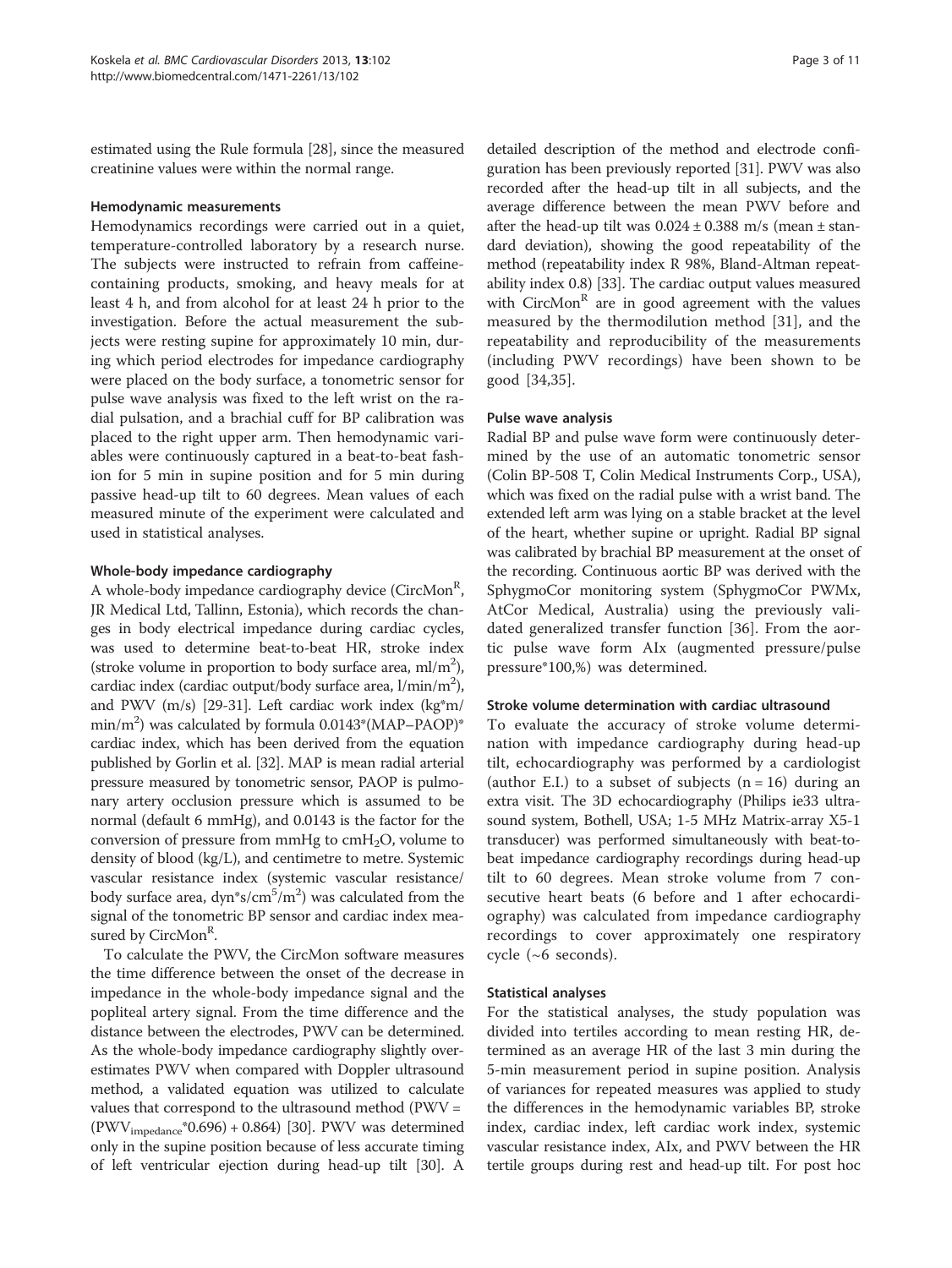testing Tukey HSD test was performed for homogenous, and Tamhane's T2 test for nonhomogeneous variables. In adjusted analysis of variances for repeated measures, the variables sex, age, body mass index, smoking in pack years, haematocrit, leukocyte count, CRP, creatinine, cystatin C, total cholesterol, triglycerides, HDL cholesterol, fasting plasma glucose, and mean radial arterial pressure at rest were used as covariates.

Pearson's correlation coefficients were calculated, as appropriate, and possible differences in stroke volume determined using impedance cardiography and 3D echocardiography were tested using Student's T-test. Distributions of categorical variables among resting HR tertiles were tested using  $\chi^2$  test, and differences of numerical variables among HR tertiles were studied using analysis of variances. Variable values are given as means and 95% confidence intervals (CI). Natural logarithms of CRP and triglyceride concentrations were used in analyses to normalize their distributions. P-values <0.05 were considered statistically significant. The analyses were performed using SPSS Statistics 17.0 for Windows software (SPSS Inc., Chicago, Ill., USA).

## Results

## Study population

The characteristics of the study population according to the HR tertiles at rest, with average values of 54, 62 and 75 beats/min in the 1st, 2nd and 3rd tertile, respectively, are shown in Table 1. Mean resting HR among men was 62 (CI: 61 to 64), and among women 64 (CI: 63 to 65) beats/min ( $p = 0.028$ ). The proportion of men was higher in tertile 1 (with lowest HR) when compared with tertiles 2 and 3 ( $p = 0.019$ ). Age, use of alcohol, amount of smoking, hematocrit, and plasma concentrations of sodium, potassium, HDL cholesterol, LDL cholesterol, and glucose did not differ between the HR tertiles  $(p > 0.05$  for all). Body mass index, white blood cell count, C-reactive protein, plasma total cholesterol and triglycerides were highest within tertile  $3 (p < 0.05$  for all). Although plasma creatinine was lowest in tertile 3 ( $p < 0.005$ ), there were no significant differences in cystatin-C concentrations or estimated glomerular filtration rate between the groups. The self-reported amount of physical exercise bouts per week was 3.4 in tertile 1 (CI: 3.1 to 3.7), 3.0 in tertile 2 (CI: 2.7 to 3.3), and 3.1 in

|                                             | Resting heart rate tertiles |                    |                              |
|---------------------------------------------|-----------------------------|--------------------|------------------------------|
|                                             | 1                           | $\overline{2}$     | 3                            |
|                                             | $n = 172$                   | $n = 176$          | $n = 174$                    |
| Resting heart rate (1/min)                  | $54(53 - 54)$               | 62 (62-63)*        | 75 $(73-75)*$ <sup>+</sup>   |
| Age (years)                                 | 46 (44-48)                  | 46 (44-47)         | $46(44-47)$                  |
| Sex (M/F)                                   | $101/71$ <sup>‡</sup>       | 79/97              | 81/93                        |
| Body mass index ( $kg/m2$ )                 | 26.2 (25.7-26.7)            | 26.5 (25.8-27.1)   | 27.3 (26.6-28.1)*            |
| Waist circumference (cm)                    | 92 (90-93)                  | 92 (90-94)         | 94 (92-96)                   |
| Smoking (pack years)                        | $2.3(1.2-3.4)$              | $1.8(0.9-2.6)$     | $3.5(2.0-5.0)$               |
| Alcohol (drinks/week)                       | $4(3-5)$                    | $4(3-5)$           | $5(4-6)$                     |
| Leukocyte count (1*10 <sup>9</sup> /l)      | $5.4(5.2 - 5.6)$            | $5.9(5.6-6.1)$ *   | $6.1 (5.8 - 6.4)^*$          |
| Haematocrit (%)                             | $42(42-43)$                 | $41(41-42)$        | $42(41-43)$                  |
| C-reactive protein (mg/l)                   | $1.2(1.0-1.4)$              | $1.6(1.2 - 2.0)$   | $2.2$ $(1.6-2.9)$ *          |
| Creatinine (µmol/l)                         | 77 (75-79)                  | 72 (70-74)*        | $71 (70 - 73)^*$             |
| Estimated GFR (ml/min/1.73 m <sup>2</sup> ) | 112 (109-114)               | $111(110-113)$     | $112(110-114)$               |
| Cystatin C (mg/l)                           | $0.83$ $(0.81 - 0.85)$      | $0.82$ (0.80-0.84) | $0.86(0.83 - 0.88)$          |
| Sodium (mmol/l)                             | 140 (140-141)               | 140 (140-141)      | 140 (140-140)                |
| Potassium (mmol/l)                          | $3.8(3.8-3.9)$              | $3.8(3.8 - 3.9)$   | $3.8(3.7 - 3.8)$             |
| Fasting plasma                              |                             |                    |                              |
| Total cholesterol (mmol/l)                  | $5.2$ (5.0-5.4)             | 5.0 $(4.8-5.1)$ *  | 5.2 $(5.1 - 5.4)^{\dagger}$  |
| Triglycerides (mmol/l)                      | $1.1(1.0-1.2)$              | $1.2(1.1-1.3)$     | $1.3(1.2-1.5)$ <sup>*T</sup> |
| HDL cholesterol (mmol/l)                    | $1.7(1.6-1.7)$              | $1.6(1.5-1.6)$     | $1.5(1.5-1.6)$               |
| LDL cholesterol (mmol/l)                    | $3.0(2.9 - 3.2)$            | $2.9(2.7-3.0)$     | $3.1(3.0-3.3)$               |
| Glucose (mmol/l)                            | $5.4(5.3-5.5)$              | $5.4(5.3-5.4)$     | $5.5(5.4 - 5.6)$             |

## Table 1 Characteristics of the study population

Values are means and 95% confidence intervals; \*p < 0.05 vs. tertile 1, <sup>†</sup>p < 0.05 vs. tertile 2, analysis of variance with Tukey HSD post hoc test; <sup>‡</sup>p < 0.05 for distributions between the tertiles,  $\chi^2$  test; GFR = glomerular filtration rate using the Rule formula [[28\]](#page-11-0).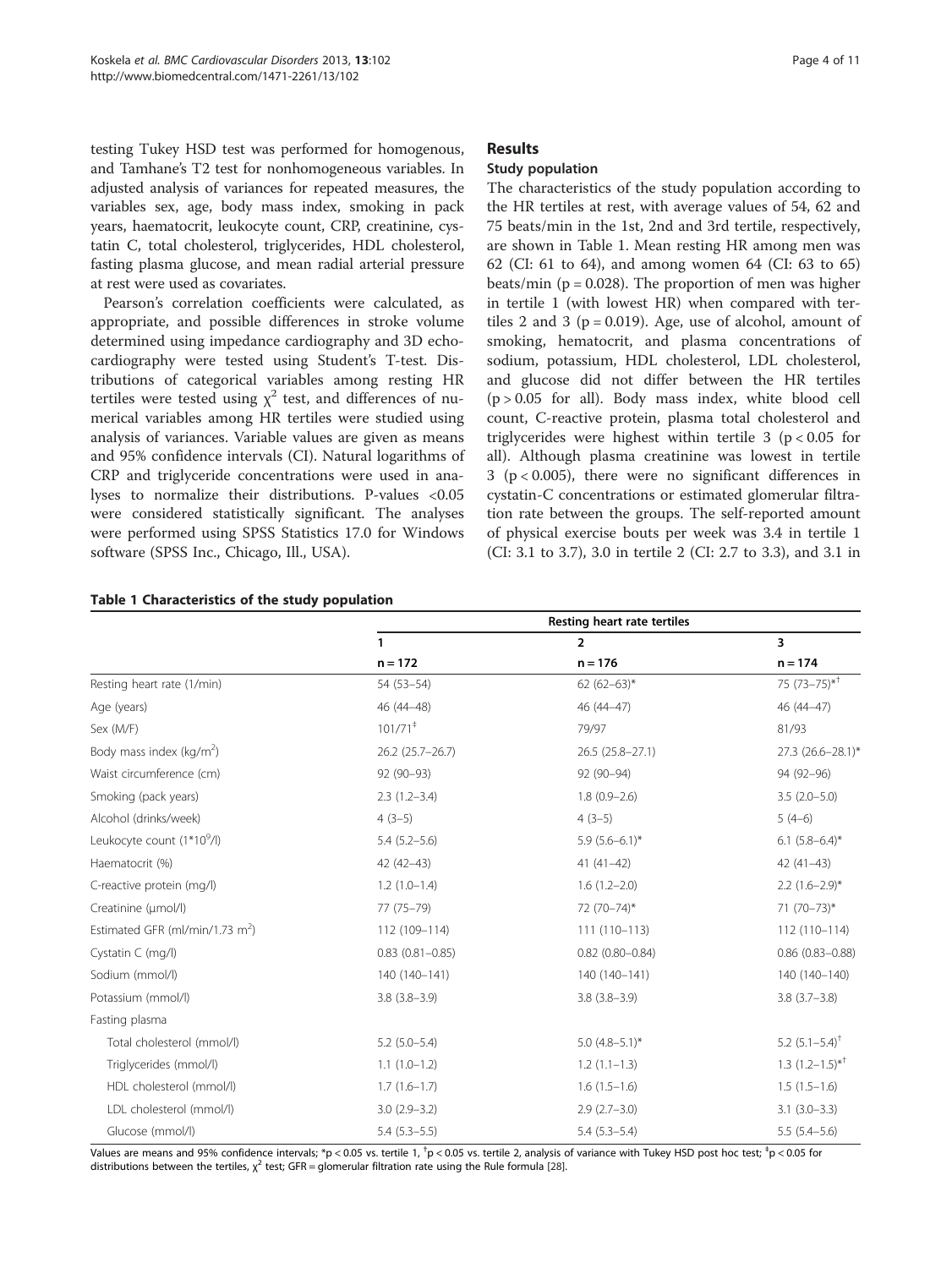tertile 3(CI: 2.7 to 3.5), and the differences between the tertiles were not statistically significant ( $p = 0.143$ ).

## BP in the HR tertiles

In the entire study population HR at rest showed a moderate association with resting radial systolic BP  $(r = 0.14,$  $p < 0.001$ ) and diastolic BP ( $r = 0.19$ ,  $p < 0.001$ ). In tertile 3 radial systolic and diastolic BPs were higher than in other tertiles, in both supine position and during headup tilt (Figure 1). The differences in radial BPs between HR tertile 3 versus other tertiles in supine and upright positions remained significant in adjusted analyses including the covariates given in the [Statistical analyses](#page-3-0) section of [Methods.](#page-2-0)

Aortic systolic BP did not differ between the tertiles in supine ( $p = 0.139$ ) or upright positions ( $p = 0.452$ ). However, supine aortic diastolic BP was higher in tertile 3 than tertiles 1 and 2 ( $p \le 0.033$ , unadjusted and adjusted comparisons). Upright aortic diastolic BP was higher in tertile 3 than tertile 1 ( $p < 0.001$ ).

## Stroke volume, cardiac work, and systemic vascular resistance among HR tertiles

All HR tertiles showed a corresponding upright chronotropic effect (11.5-13.1 beats/min,  $p > 0.05$ ), and the clear differences in HR between the tertiles persisted during the head-up tilt (Figure [2](#page-6-0)A). The mean supine to upright increase in HR in the whole population was 12.4 (CI: 11.8 to 12.9) beats/min.

Supine stroke index showed a significant negative correlation with HR ( $r = -0.31$ ,  $p < 0.001$ ), and in tertile 3 supine stroke index was lower than in other tertiles

(Figure [2B](#page-6-0), p < 0.001 also after adjustments). In response to head-up tilt, the decrease in stroke index was smaller in the 3rd tertile  $(10.4 \text{ ml/m}^2, \text{ CI: } 9.7 \text{ to } 11.2)$ , than in the 1st  $(13.3 \text{ ml/m}^2, \text{CI: } 12.4 \text{ to } 14.2)$ , and 2nd tertiles  $(12.9 \text{ ml/m}^2, \text{ CI: } 12.0 \text{ to } 13.7)$  (unadjusted and adjusted p < 0.001). Upright stroke index was lower in tertiles 2 and 3 than in tertile 1 ( $p = 0.002$ ).

In spite of the above negative correlation between stroke index and HR, supine cardiac index and also left cardiac work index were highest in tertile 3, and were also higher in tertile 2 than tertile 1 (Figures [2C](#page-6-0) and [2](#page-6-0)D, p < 0.001 also in adjusted analyses). The upright decrease in cardiac index was slightly higher in the 2nd (−0.38 ml/min/m<sup>2</sup> , CI: -0.31 to -0.44), and 3rd tertiles (−0.38 ml/min/m<sup>2</sup> , CI: -0.32 to −0.44), than in the 1st tertile (-0.28 ml/min/m<sup>2</sup>, CI: -0.22 to -0.33) (p < 0.034), but in adjusted analyses the difference remained significant only between the 1st and 3rd tertiles  $(p < 0.009)$ . Importantly, the clear differences in cardiac index and left cardiac work index between the HR tertiles persisted in the upright position ( $p < 0.001$  in unadjusted and adjusted analyses).

Systemic vascular resistance index was lowest in tertile 3, and also lower in tertile 2 than tertile 1, and the differences remained significant in the upright position (Figure [2E](#page-6-0), p < 0.001 also after adjustments).

#### HR, central wave reflection, and arterial stiffness

In the whole population, an expected negative association was found between resting HR and AIx ( $r = -0.19$ , p < 0.001), so that AIx was mathematically reduced by 2.5%-units for every 10 beats/min increase in HR.

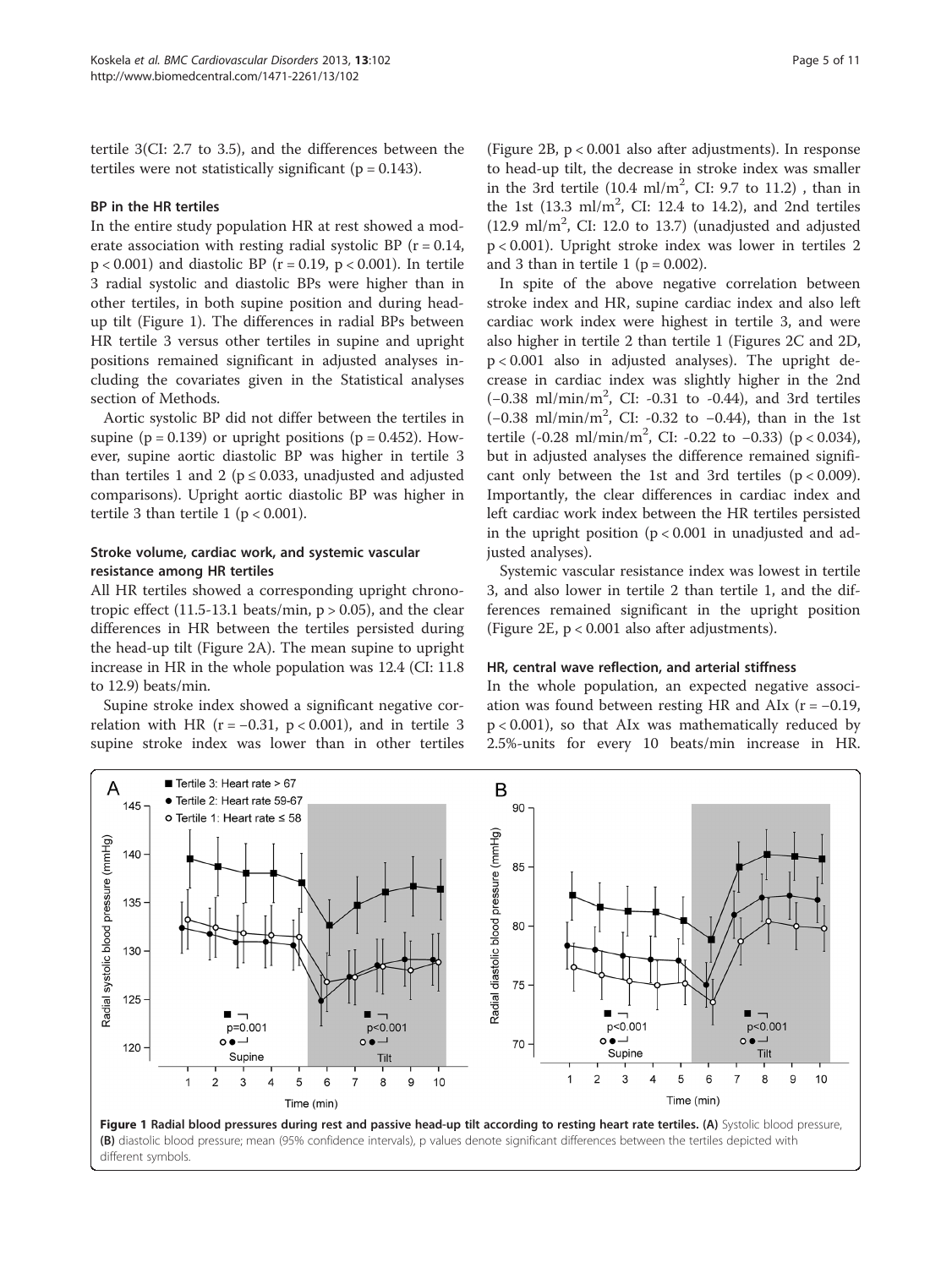<span id="page-6-0"></span>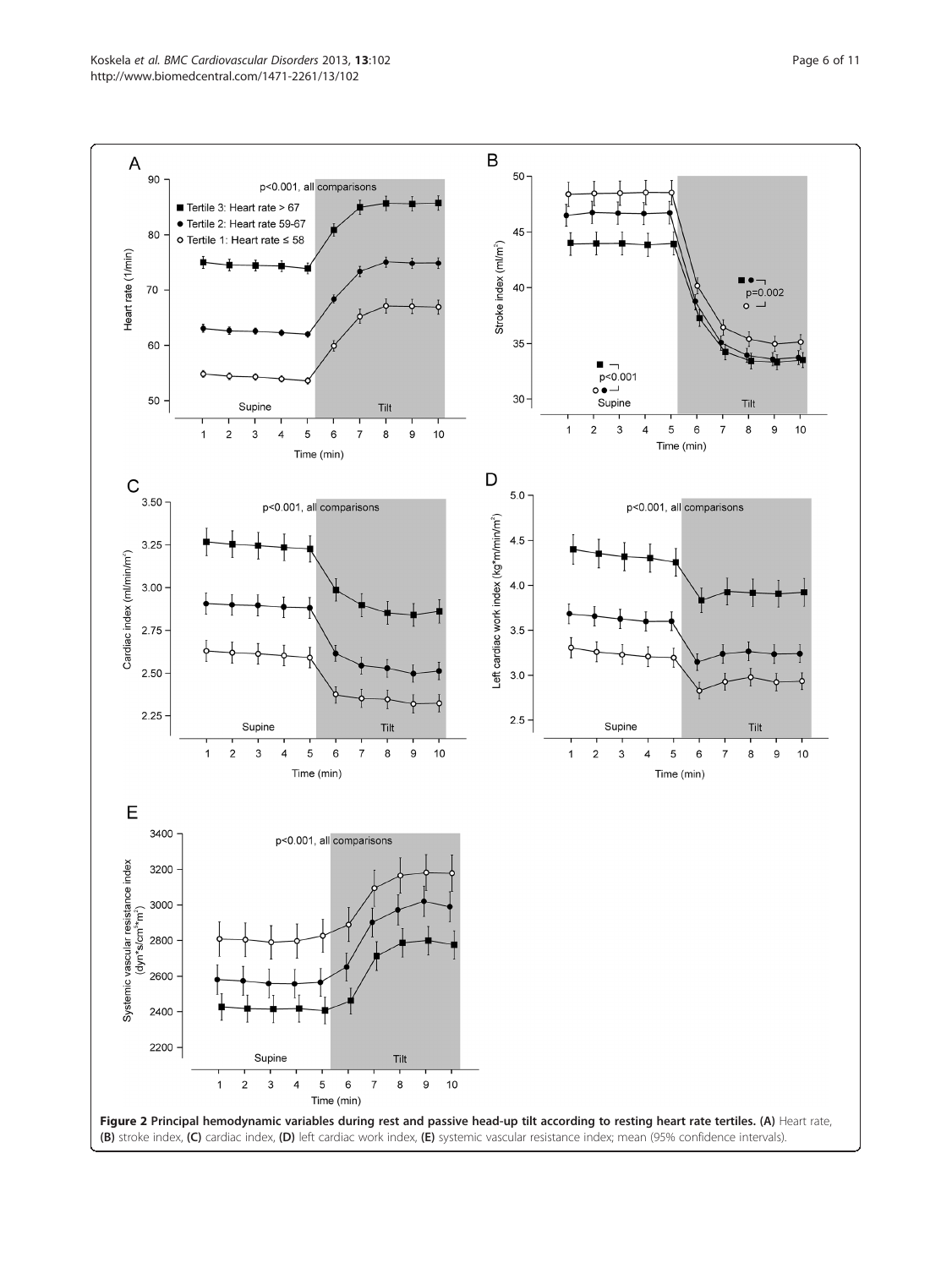

Supine aortic pulse pressure was highest in the 1st HR tertile (Figure 3A), while supine AIx was lowest in the 3rd HR tertile (Figure 3B), and corresponding differences were also observed during the head-up tilt. The differences in aortic pulse pressure and AIx remained significant in adjusted analyses ( $p \le 0.001$  for all, supine and upright). As the subject's height may influence AIx, we performed an additional analysis so that body mass index was replaced by height and weight in the adjustments, but the outcome of the analysis did not change.

Arterial stiffness was evaluated by measuring resting PWV, the mean value of which in the whole study population was 8.5 m/s (CI: 8.3 to 8.7). HR was notably correlated with PWV  $(r = 0.23, p < 0.001)$ . PWV was significantly higher in tertiles 2 and 3 than in tertile 1 (Figure 4; p < 0.001 also in adjusted analysis).

# Determination of stroke volume using impedance cardiography and echocardiography

Stroke volume during the head-up tilt was determined by means of impedance cardiography and cardiac 3D ultrasound in 16 subjects. Mean stroke volume by impedance cardiography was 72 ml (CI: 61 to 82) and by echocardiography 67 ml (CI: 59 to 75) ( $p > 0.05$ , Figure [5A](#page-8-0)). The correlation between the impedance cardiography and echocardiography recordings was good (Figure [5B](#page-8-0)).

# Discussion

To our knowledge, the association of resting HR with cardiovascular response to head-up tilt has not been studied previously. Here we demonstrated that higher resting HR was associated with reduced central wave

reflection and lower vascular resistance, but in spite of these beneficial characteristics, cardiac output and work were increased in tertiles with higher resting HR, both supine and upright. Moreover, BP was moderately increased in the 3rd HR tertile, while arterial stiffness was increased in both 2nd and 3rd HR tertiles when compared with the lowest HR tertile. Altogether, the present

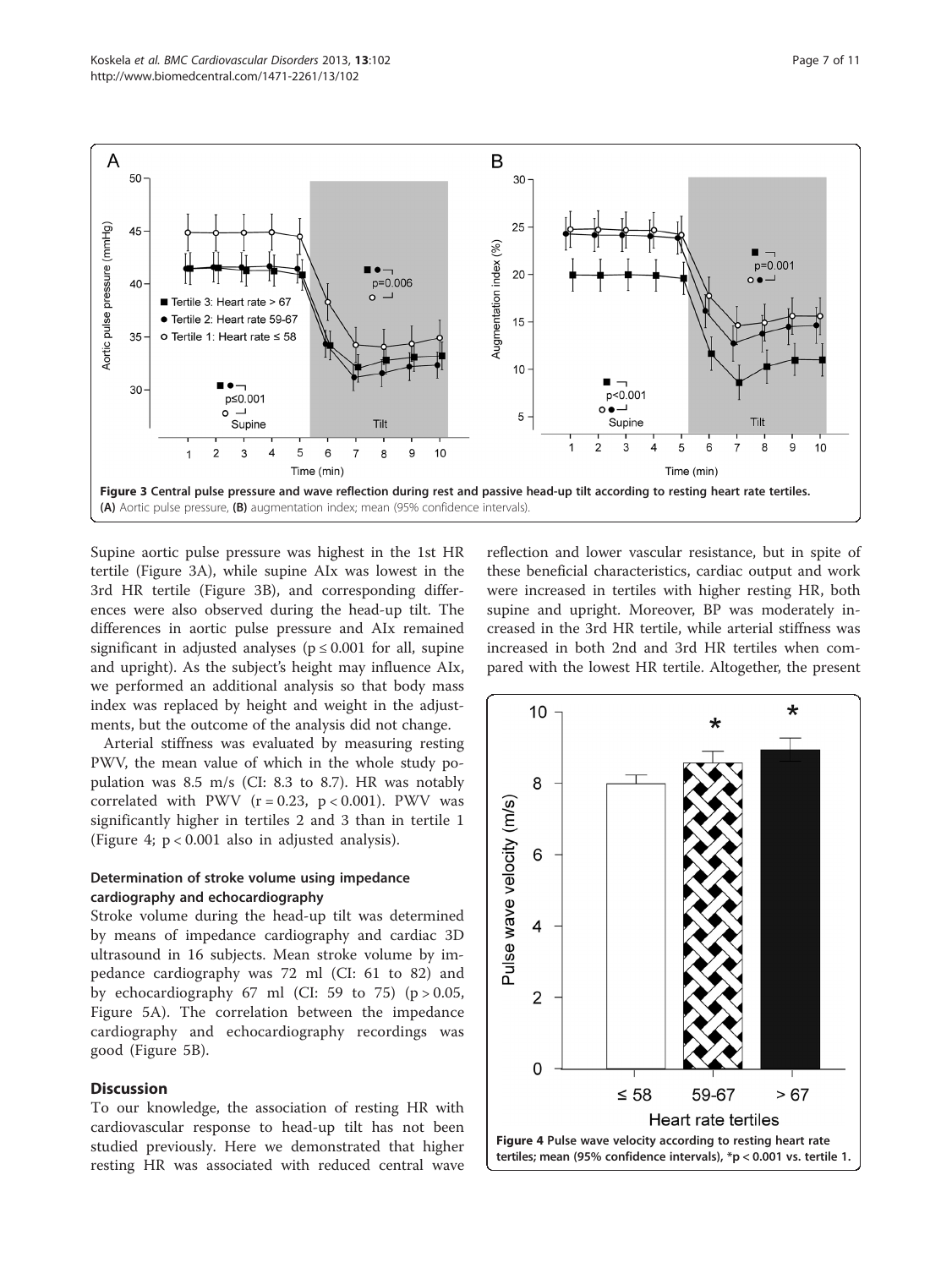<span id="page-8-0"></span>

findings support the view that lower resting HR represents a more beneficial hemodynamic profile.

Since the change in posture induces significant hemodynamic changes in blood volume distribution, vascular resistance, and autonomic nervous function, head-up tilt can be regarded as a test addressing cardiovascular reactivity [[37,38\]](#page-11-0). The head-up tilt -induced decrease in stroke volume was slightly lesser in subjects with highest resting HR, while the decrease in cardiac output was somewhat lower in the subjects with lowest resting HR, despite the changes in HR between the tertiles did not differ. However, the clear differences in cardiac output and vascular resistance between the HR tertiles persisted in the upright position, and the observed differences between the hemodynamic profiles in the HR tertiles were surprisingly similar both supine and upright. This suggests that resting HR provides significant information about upright hemodynamics, so that higher resting HR indicates a more hyperdynamic upright hemodynamic profile.

The increased cardiovascular risk related to higher resting HR has been attributed to genetic factors, impaired myocardial oxygen delivery, increased BP, arrhythmias, sympathetic over-activity, and increased arterial stiffness [[1-5,7,15,16](#page-10-0)], but the mechanisms are not completely understood. Elevated BP is considered one of the most potential mechanisms associating higher HR with cardiovascular risk [[6](#page-10-0)[,39](#page-11-0)]. In the present study, despite lower stroke volume and vascular resistance, radial BP was highest in the 3rd tertile with the highest resting HR, in line with previous results [\[39\]](#page-11-0). However, as the difference in central and peripheral BP between the HR tertiles was rather small, other factors in addition to elevated BP may play a more important pathophysiological role in the cardiovascular risk associated with elevated HR. Moreover, increased HR may merely be a marker, but not a cause, for higher risk of cardiovascular end-points.

A change in heart rate is a major factor by which the cardiovascular system adjusts cardiac output [\[40](#page-11-0)], and in the absence of a heart disease, higher HR is commonly assumed to indicate higher cardiac output. Although cardiac output cannot be reliably predicted from HR alone [\[40](#page-11-0)], the present results suggest that higher HR is associated with increased cardiac output. The known determinants of cardiac output are the interaction of i) cardiac function, which is determined by heart rate, contractility, afterload and preload; and ii) return function, which is determined by vascular volume, venous compliance, blood draining from the venous compliant regions, and right atrial pressure (for a review, see [\[40](#page-11-0)]).

We found that higher HR was related with increased left cardiac work, and thus higher cardiac oxygen demand. In patients with coronary artery disease, reducing HR is an acknowledged treatment modality, which reduces myocardial oxygen consumption and improves subendocardial blood flow [[14,24,](#page-10-0)[27\]](#page-11-0). In an experimental study in dogs, increasing HR was found to increase cardiac oxygen demand even when the external work performed by the heart was kept constant, and this effect was attributed to the greater oxygen requirement for excitation-contraction coupling during higher HR [\[41](#page-11-0)]. Moreover, although the benefits of HR lowering in the treatment of hypertension have recently been questioned [[10-13](#page-10-0)], pharmacological reduction of HR and the subsequent decrease in cardiac workload by the use of drugs like β-adrenoceptor blockers might still benefit distinct subgroups of patients [[15,16\]](#page-10-0).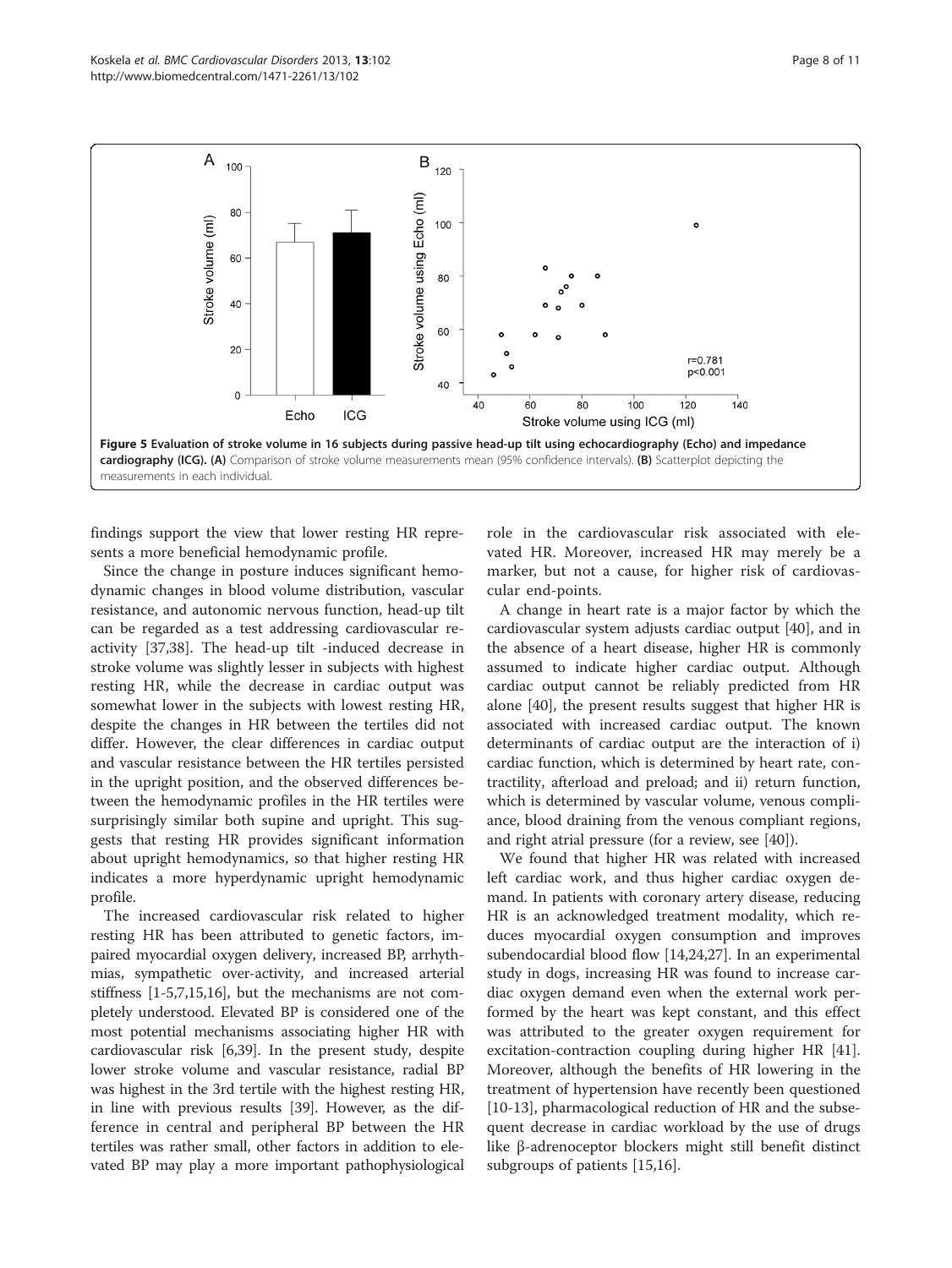Higher resting HR is thought to reflect enhanced sympathetic tone, and this may predispose to cardiac arrhythmias and hypertension [\[6](#page-10-0)[,42,43\]](#page-11-0). In the heart increased sympathetic tone has both chronotropic and inotropic effects, while in the resistance arteries higher sympathetic tone induces vasoconstriction and thus elevates BP [\[44\]](#page-11-0). Counteracting these effects, parasympathetic tone plays an important role in the regulation of HR and cardiac output, and it also influences vascular resistance via secondary mechanisms [\[45\]](#page-11-0). In this study, we observed an inverse relation between higher HR and systemic vascular resistance and stroke index, and these findings seem to contradict with the concept of sympathetic over-activity as the cause of higher HR. On the other hand, higher HR was associated with higher BP, which suggests that vascular resistance was not sufficiently reduced to compensate for the increased cardiac output resulting from higher HR. Therefore, lower resistance in peripheral arteries cannot exclude the possibility of increased sympathetic tone in subjects with higher HR. A thorough analysis of autonomic tone would require the recording of HR variability, baroreceptor sensitivity, or direct muscle sympathetic nerve activity, and such analyses make an interesting topic for further investigations.

We found an inverse relation with HR and AIx and central pulse pressure, in line with previous reports [[13,24,](#page-10-0)[46\]](#page-11-0). Increased AIx, which is an indicator of central wave reflection, has been related to elevated cardiovascular risk [\[25,26\]](#page-11-0). When higher HR leads to shorter duration of systole, this shifts the reflected wave towards diastole, and the reduction in AIx during higher HR can thus be regarded as a beneficial hemodynamic change [[24\]](#page-10-0). The present results suggest that the relationship between HR and AIx could also arise from the inverse association of HR with systemic vascular resistance: the reflection point of the forward arterial pressure wave is shifted more peripherally during lower systemic vascular resistance index, and this prolongs the time to wave reflection shifting it towards diastole [[24\]](#page-10-0).

Our results showed a small but significant relationship between higher HR and increased PWV, a marker of arterial stiffness [[23\]](#page-10-0), in agreement with previous studies [[19,22,](#page-10-0)[47,48\]](#page-11-0). However, HR itself may be an important confounder during PWV assessment. Higher HR exerted a significant increasing influence on PWV in 22 elderly subjects during cardiac pacing, in the absence of changes in BP [\[19\]](#page-10-0). In a study with 102 young, healthy males, left ventricular ejection time was an important determinant of PWV both under resting conditions and during adrenergic stimulation: shorter ventricular ejection time was associated with higher PWV [\[49](#page-11-0)]. Therefore, the associations between HR and PWV must be interpreted with caution. Although higher arterial stiffness increases

pulse pressure [[50\]](#page-11-0), we found that aortic pulse pressure was lower in the highest HR tertile when compared with the lowest HR tertile, in spite of higher PWV in the former group. This can be explained by the lower augmentation index during higher heart rate, i.e. lower summation of the reflected pressure wave to the systolic volume wave. In addition, pulse pressure is significantly determined by stroke volume [[50](#page-11-0)], and stroke index was inversely correlated  $(r = -0.31)$  with heart rate. Thus, lower aortic pulse pressure in the highest versus lowest heart rate tertile was probably a consequence of reduced augmentation index and lower stroke volume in the former group.

The majority of the present subjects were devoid of medications or prevalent diseases, while those with a diagnosed disorder were in a stable condition and on a constant medication without direct cardiovascular influences. HR was slightly higher in women versus men (64 vs. 62 beats/min), while there was no relation between HR and age. Previously, resting HR has been reported to be 2–7 beats/min higher in female than male subjects, while the effect of age on resting HR has been minor [\[1](#page-10-0)[,39,51](#page-11-0)]. Importantly, age and sex were included as confounding variables in the statistical analyses. On the basis of a recent epidemiological FINRISKI survey, the present study population with a mean body mass index of 26.7, total cholesterol level of 5.1 mmol/l, and 18% proportion of smokers, represented well the prevalent Finnish population [[52](#page-11-0)]. The applied methods were non-invasive, safe, and easy to perform, and the accuracy of pulse wave analysis and impedance cardiography has been tested against invasive methods [\[30,31,53\]](#page-11-0). To strengthen the results, we performed a small validation study that showed a good correlation between impedance cardiography and echocardiography -derived stroke volume.

When measuring the human hemodynamics noninvasively, many of the variables are calculations or derivatives, and most of the calculations include HR in the procedure. The formulas used here have been found to be reliable [[30](#page-11-0)-[32,54\]](#page-11-0), but HR is actually a major determinant in most of the calculated cardiac and vascular hemodynamic variables. Furthermore, some of the background characteristics were strongly correlated with each other, like the associations of body mass index with age, sex, and fasting glucose. These points cause a multicollinearity problem, which cannot be completely controlled for by statistical methods, but has to be taken into consideration when evaluating the results of this study.

# **Conclusions**

We found that the hemodynamic profile associated with higher resting HR was characterized by higher cardiac output, higher cardiac workload, and lower systemic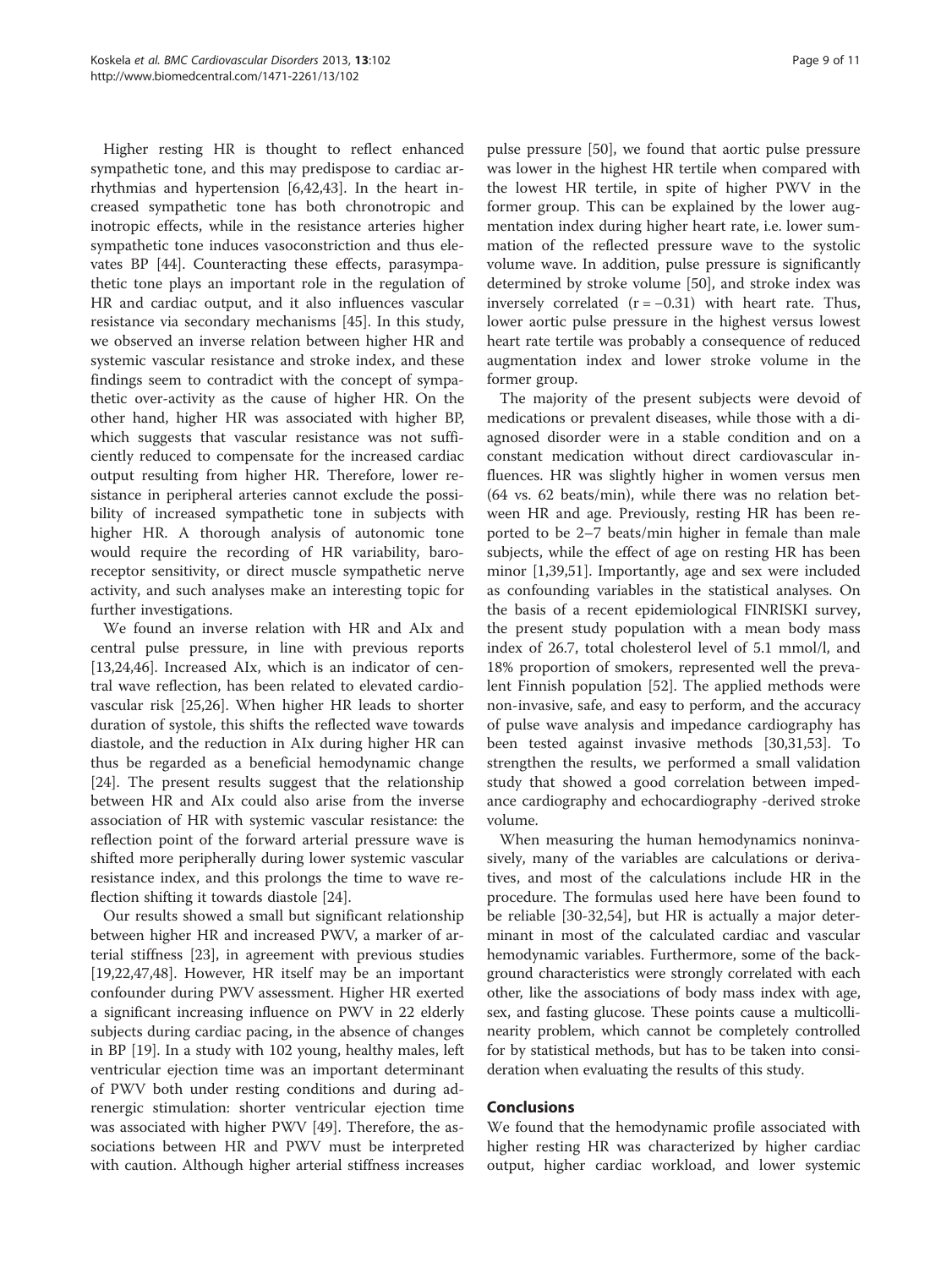<span id="page-10-0"></span>vascular resistance. The hemodynamic features of the distinct HR tertile groups persisted during the head-up tilt. Higher resting HR was also associated with lower augmentation index and aortic pulse pressure, in spite of elevated BP and arterial stiffness. Thus, possible factors associating higher resting HR with less favourable prognosis in the population studies are higher cardiac workload, elevated BP, and increased arterial stiffness.

# Additional file

#### [Additional file 1:](http://www.biomedcentral.com/content/supplementary/1471-2261-13-102-S1.docx) Regular medications used by the study population.

#### Abbreviations

AIx: Augmentation index; BP: Blood pressure; CI: Confidence interval; CRP: C-reactive protein; HDL: High-density lipoprotein; HR: Heart rate; LDL: Low-density lipoprotein; PWV: Pulse wave velocity.

#### Competing interests

The authors have no conflicts of interest to disclose.

#### Authors' contributions

JK, AT, IP, JM designed and conducted the study. JK, AT, IP, AJT analysed and interpreted the data, and drafted the first version of the manuscript. JK, AT, AJT, AH, ML, IP, EI, ON and JV performed experiments. JM, AJT, EI, ON, TL, TK and MK gave critical intellectual input and contributed to drafting revised versions of the manuscript. All authors read and approved the final manuscript.

#### Acknowledgements

The authors thank Reeta Kulmala, RN, Paula Erkkilä, RN, Marika Päällysaho, RN, Pirjo Järventausta, RN, and Mirja Ikonen, RN, for invaluable technical assistance. The study was supported by Competitive State Research Financing of the Expert Responsibility Area of Tampere University Hospital, Finnish Cultural Foundation, Finnish Foundation for Cardiovascular Research, Sigrid Jusélius Foundation, Tampere Tuberculosis Foundation, Paavo Nurmi Foundation, Aarne Koskelo Foundation, Finnish Medical Foundation, and Orion-Farmos Research Foundation.

#### Author details

<sup>1</sup>School of Medicine, Department of Internal Medicine, University of Tampere, Tampere FIN-33014, Finland. <sup>2</sup>School of Medicine, Department of Pharmacological Sciences, University of Tampere, Tampere, Finland. <sup>3</sup>Heart Center Co., Tampere University Hospital, Tampere, Finland. <sup>4</sup>School of Medicine, Department of Clinical Chemistry, University of Tampere, Tampere, Finland. <sup>5</sup>Department of Clinical Chemistry, Fimlab Laboratories, Tampere, Finland. <sup>6</sup>School of Medicine, Department of Clinical Physiology, University of Tampere, Tampere, Finland. <sup>7</sup>Department of Clinical Physiology, Tampere University Hospital, Tampere, Finland. <sup>8</sup>Laboratory and Medical Research Unit, Seinäjoki Central Hospital, Seinäjoki, Finland. <sup>9</sup>Department of Internal Medicine, Tampere University Hospital, Tampere, Finland.

#### Received: 30 August 2013 Accepted: 5 November 2013 Published: 15 November 2013

#### References

- Kannel WB, Kannel C, Paffenbarger RS Jr, Cupples LA: Heart rate and cardiovascular mortality: the Framingham Study. Am Heart J 1987, 113(6):1489–1494.
- Palatini P, Benetos A, Grassi G, Julius S, Kjeldsen SE, Mancia G, Narkiewicz K, Parati G, Pessina AC, Ruilope LM, et al: Identification and management of the hypertensive patient with elevated heart rate: statement of a European Society of Hypertension Consensus Meeting. J Hypertens 2006, 24(4):603–610.
- 3. Reunanen A, Karjalainen J, Ristola P, Heliövaara M, Knekt P, Aromaa A: Heart rate and mortality. J Intern Med 2000, 247(2):231–239.
- 4. Jouven X, Empana JP, Schwartz PJ, Desnos M, Courbon D, Ducimetiere P: Heart-rate profile during exercise as a predictor of sudden death. N Engl J Med 2005, 352(19):1951–1958.
- 5. Cooney MT, Vartiainen E, Laatikainen T, Juolevi A, Dudina A, Graham IM: Elevated resting heart rate is an independent risk factor for cardiovascular disease in healthy men and women. Am Heart J 2010, 159(4):612–619. e613.
- 6. Fernandes RA, Freitas Junior IF, Codogno JS, Christofaro DG, Monteiro HL, Roberto Lopes DM: Resting heart rate is associated with blood pressure in male children and adolescents. *J Pediatr* 2011, 158(4):634–637.
- 7. Julius S, Palatini P, Kjeldsen SE, Zanchetti A, Weber MA, McInnes GT, Brunner HR, Mancia G, Schork MA, Hua TA, et al: Usefulness of heart rate to predict cardiac events in treated patients with high-risk systemic hypertension. Am J Cardiol 2012, 109(5):685–692.
- 8. Gillman MW, Kannel WB, Belanger A, D'Agostino RB: Influence of heart rate on mortality among persons with hypertension: the Framingham Study. Am Heart J 1993, 125(4):1148–1154.
- 9. Diaz A, Bourassa MG, Guertin MC, Tardif JC: Long-term prognostic value of resting heart rate in patients with suspected or proven coronary artery disease. Eur Heart J 2005, 26(10):967–974.
- 10. Kjekshus JK: Importance of heart rate in determining beta-blocker efficacy in acute and long-term acute myocardial infarction intervention trials. Am J Cardiol 1986, 57(12):43F–49F.
- 11. Boissel JP, Leizorovicz A, Picolet H, Peyrieux JC: Secondary prevention after high-risk acute myocardial infarction with low-dose acebutolol. Am J Cardiol 1990, 66(3):251–260.
- 12. Kolloch R, Legler UF, Champion A, Cooper-Dehoff RM, Handberg E, Zhou Q, Pepine CJ: Impact of resting heart rate on outcomes in hypertensive patients with coronary artery disease: findings from the INternational VErapamil-SR/trandolapril STudy (INVEST). Eur Heart J 2008, 29(10):1327–1334.
- 13. Williams B, Lacy PS: Impact of heart rate on central aortic pressures and hemodynamics: analysis from the CAFE (Conduit Artery Function Evaluation) study: CAFE-Heart Rate. J Am Coll Cardiol 2009, 54(8):705–713.
- 14. Bangalore S, Steg G, Deedwania P, Crowley K, Eagle KA, Goto S, Ohman EM, Cannon CP, Smith SC, Zeymer U: beta-Blocker use and clinical outcomes in stable outpatients with and without coronary artery disease. JAMA 2012, 308(13):1340–1349.
- 15. Fox K, Borer JS, Camm AJ, Danchin N, Ferrari R, Lopez Sendon JL, Steg PG, Tardif JC, Tavazzi L, Tendera M: Resting heart rate in cardiovascular disease. J Am Coll Cardiol 2007, 50(9):823–830.
- 16. Verrier RL, Tan A: Heart rate, autonomic markers, and cardiac mortality. Heart Rhythm 2009, 6(11 Suppl):S68–S75.
- 17. Huikuri HV, Jokinen V, Syvänne M, Nieminen MS, Airaksinen KE, Ikäheimo MJ, Koistinen JM, Kauma H, Kesäniemi AY, Majahalme S, et al: Heart rate variability and progression of coronary atherosclerosis. Arterioscler Thromb Vasc Biol 1999, 19(8):1979–1985.
- 18. Rubin J, Blaha MJ, Budoff MJ, Rivera JJ, Shaw LJ, Blankstein R, Mallah MA, Carr JJ, Jones DL, Blumenthal RS, et al: The relationship between resting heart rate and incidence and progression of coronary artery calcification: the Multi-Ethnic Study of Atherosclerosis (MESA). Atherosclerosis 2012, 220(1):194–200.
- 19. Lantelme P, Mestre C, Lievre M, Gressard A, Milon H: Heart rate: an important confounder of pulse wave velocity assessment. Hypertension 2002, 39(6):1083–1087.
- 20. Albaladejo P, Laurent P, Pannier B, Achimastos A, Safar M, Benetos A: Influence of sex on the relation between heart rate and aortic stiffness. J Hypertens 2003, 21(3):555-562.
- 21. Chen W, Srinivasan SR, Berenson GS: Differential impact of heart rate on arterial wall stiffness and thickness in young adults: The Bogalusa Heart Study. J Am Soc Hypertens 2008, 2(3):152–157.
- 22. Park BJ, Lee HR, Shim JY, Lee JH, Jung DH, Lee YJ: Association between resting heart rate and arterial stiffness in Korean adults. Arch Cardiovasc Dis 2010, 103(4):246–252.
- 23. O'Rourke MF, Hashimoto J: Mechanical factors in arterial aging: a clinical perspective. J Am Coll Cardiol 2007, 50(1):1–13.
- 24. Wilkinson IB, MacCallum H, Flint L, Cockcroft JR, Newby DE, Webb DJ: The influence of heart rate on augmentation index and central arterial pressure in humans. J Physiol 2000, 525(Pt 1):263–270.